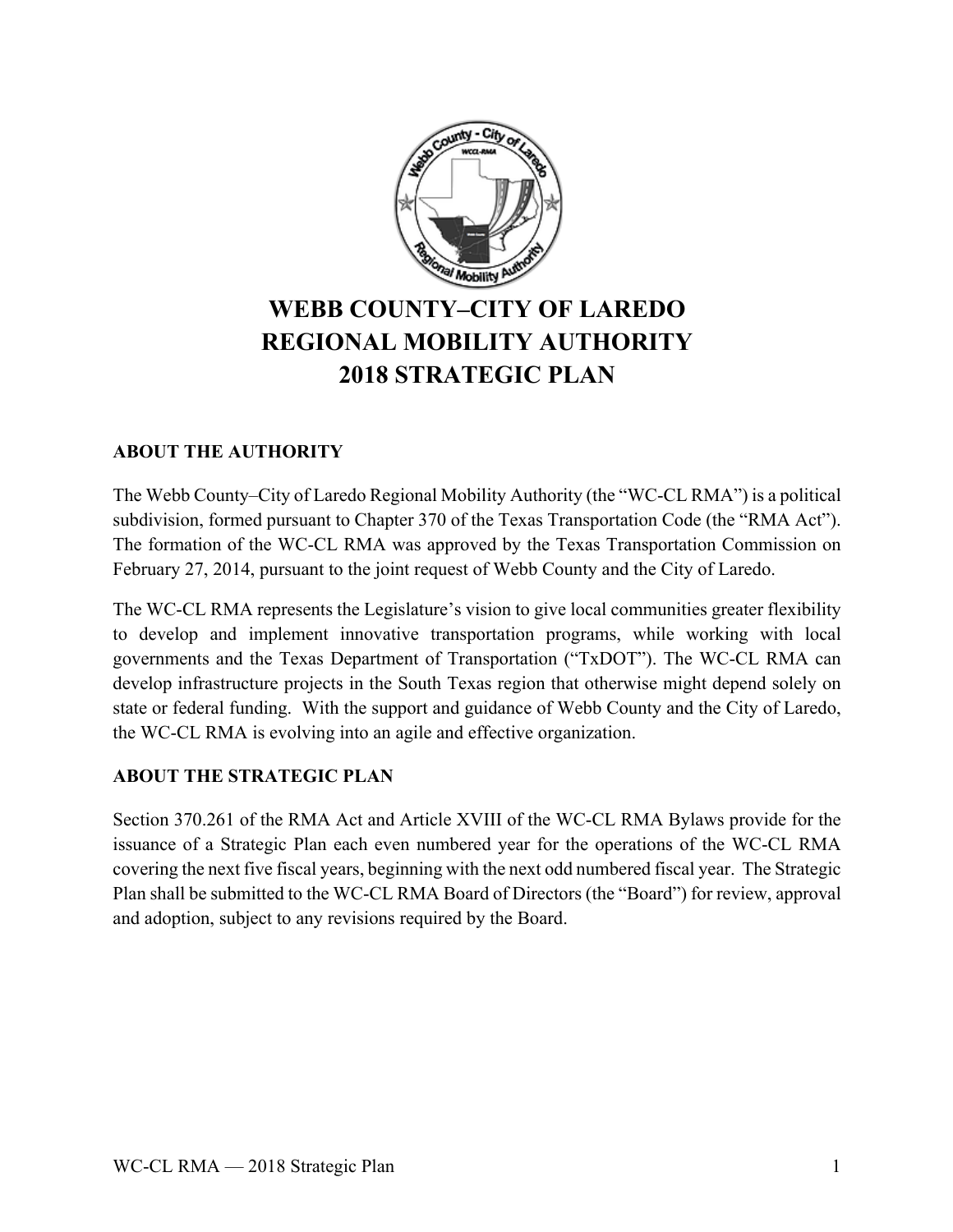#### **BOARD MEMBERS**

The Board is composed of nine members, with four directors appointed by the Webb County Commissioners Court and four directors appointed by the City Council of the City of Laredo. Pursuant to the RMA Act, the Texas Governor appoints the Board's presiding officer.

Current Board Members:

Ruben Soto, Jr., Director Chair Jesus D. Romero, Precinct 1 County Representative Oscar O. Lopez, Precinct 2 County Representative Steve LaMantia, Precinct 3 County Representative Jose Murillo, District 1 & 2 City Representative Alfonso Mendiola, District 3 & 4 City Representative Douglas B. Howland, District 5 & 6 of the City Representative Arturo Dominguez, District 7 & 8 City Representative

Current Board Vacancies:

Precinct 4 of Webb County

#### **MISSION STATEMENT**

The mission of the WC-CL RMA is to assist the establishment of a comprehensive transportation system to directly benefit the traveling public within Webb County and the City of Laredo through the development of additional transportation alternatives within the region.

## **THE 2018 STRATEGIC PLAN**

Webb County and the City of Laredo encompass one of the nation's fastest growing regions. The area is a major gateway for trade between the United States, Mexico and countries farther south. Therefore, effective transportation infrastructure is a priority for governmental entities, transportation officials, business owners and residents of the South Texas region.

The WC-CL RMA plays a key role in the region's long-term transportation planning. The Authority strives to: (1) improve mobility in and around Webb County and the City of Laredo more quickly; (2) help meet the transportation needs of a rapidly growing population; and (3) help meet the transportation needs of the growing international trade and trucking businesses.

Without careful planning, anticipated growth in Webb County and the City of Laredo could lead to congestion and inefficiencies in the existing infrastructure. The populations of Webb County and the City of Laredo are growing at an accelerated rate. The population for the county in the 2010 Census measured 250,304 and is expected to grow to over 400,000 by 2040. Improvements to transportation infrastructure are vital to meet resulting demands.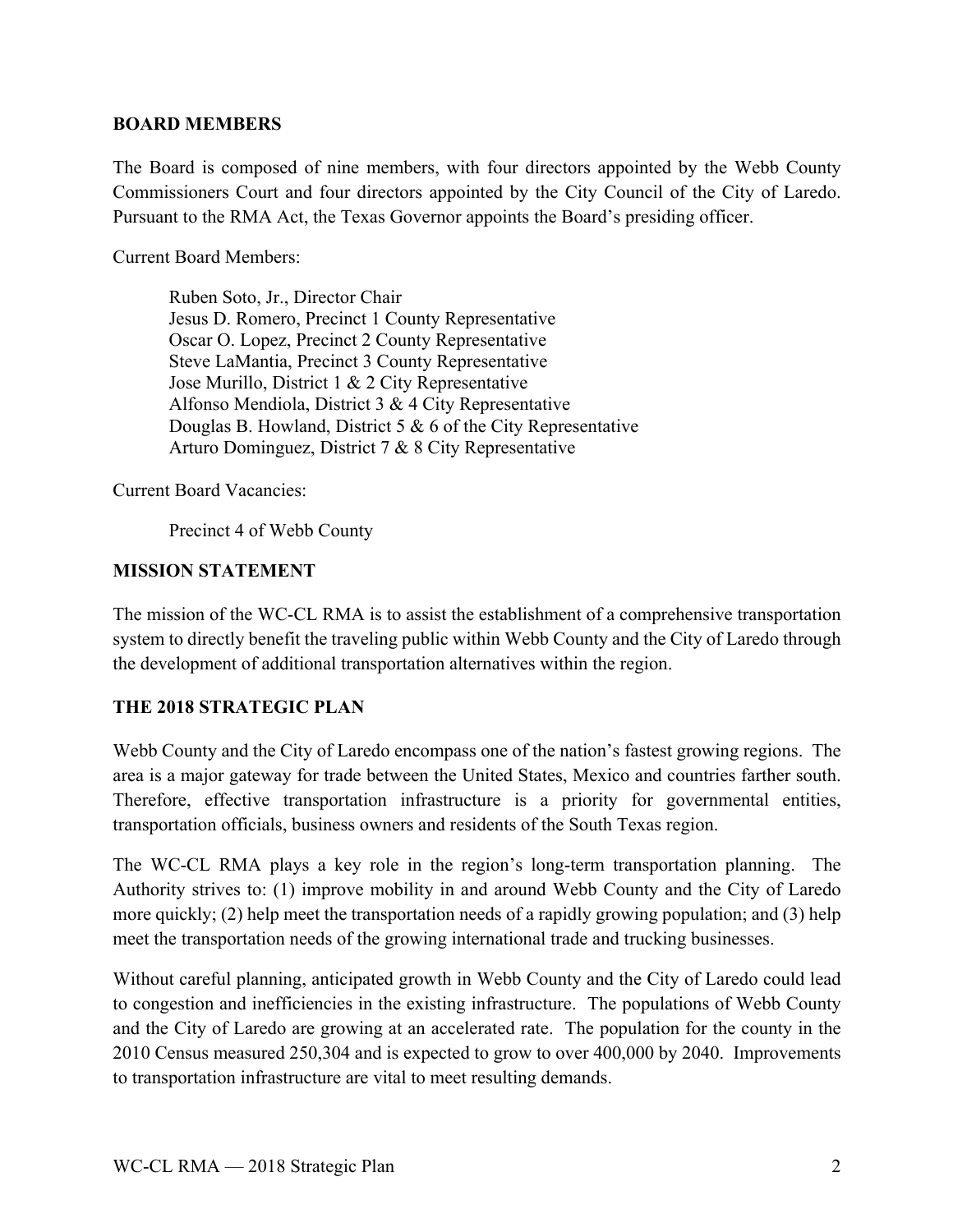Located in a strategic location along the U.S.-Mexico border, Webb County and the City of Laredo have played an important role in cross-border trade, especially since the inception of NAFTA in 1994. Exponential growth in international trade activities in recent years have placed significant stress on the regional transportation infrastructure, and the trend will continue in the foreseeable future.

The following represents the WC-CL RMA's proposed long-term goals and objectives for the next five years. Set in context of four major strategic initiatives (economic vitality, regional integration, innovation and sustainability), achievement of these goals will move the WC-CL RMA towards realization of its mission.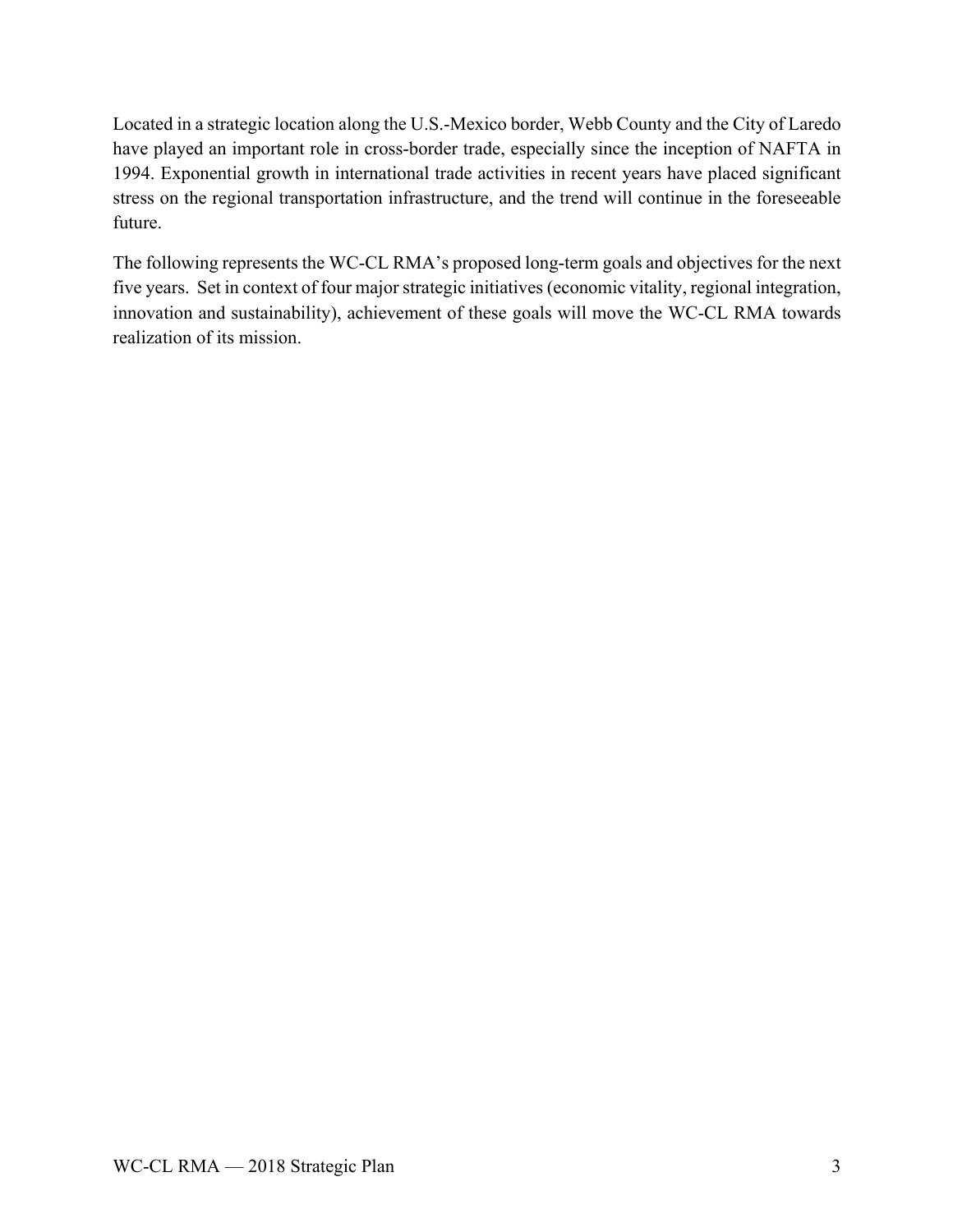# **I. Initiative: Economic Vitality**

A strong, reliable and efficient transportation network is an important component of a successful regional economy. Residents and businesses benefit from economic expansion that accompanies an improved mobility network. Local businesses may recognize greater efficiency and profitability due to greater reliability of the transportation network. Additionally, South Texans benefit from a financially sustainable transportation system, which provides increased resources to meet mobility needs.

The Webb County population is projected to grow from approximately 250,000 to 400,000 by 2040. With this level of sustained growth, the region has to anticipate, plan and implement a widerange of integrated transportation solutions to ensure the quality of life of the community is retained and improved. Mobility is a key component for the future of the region.

## **Goal #1: Develop projects and programs that support economic development strategies.**

Objectives:

- Adopt a process to evaluate projects based on their relative value in providing greater mobility given available resources.
- Develop transportation project priorities based on current and future international trade, housing and employment centers.

# **Goal #2: Lead efforts to increase transportation capacity and reliability in congested areas and desired development zones.**

Objectives:

- Adopt an objective and transparent process to evaluate projects based on their relative value in providing greater mobility given the limited availability of resources.
- Incorporate bike lanes and shared-use paths where applicable into existing and future projects.
- Develop projects that ensure consistent and predictable travel times.

# **Goal #3: Partner with regional entities to facilitate economic development initiatives driven by mobility and transportation.**

Objectives:

• Continue involvement in regional planning activities with community partners such as business, transportation, logistics and manufacturing associations.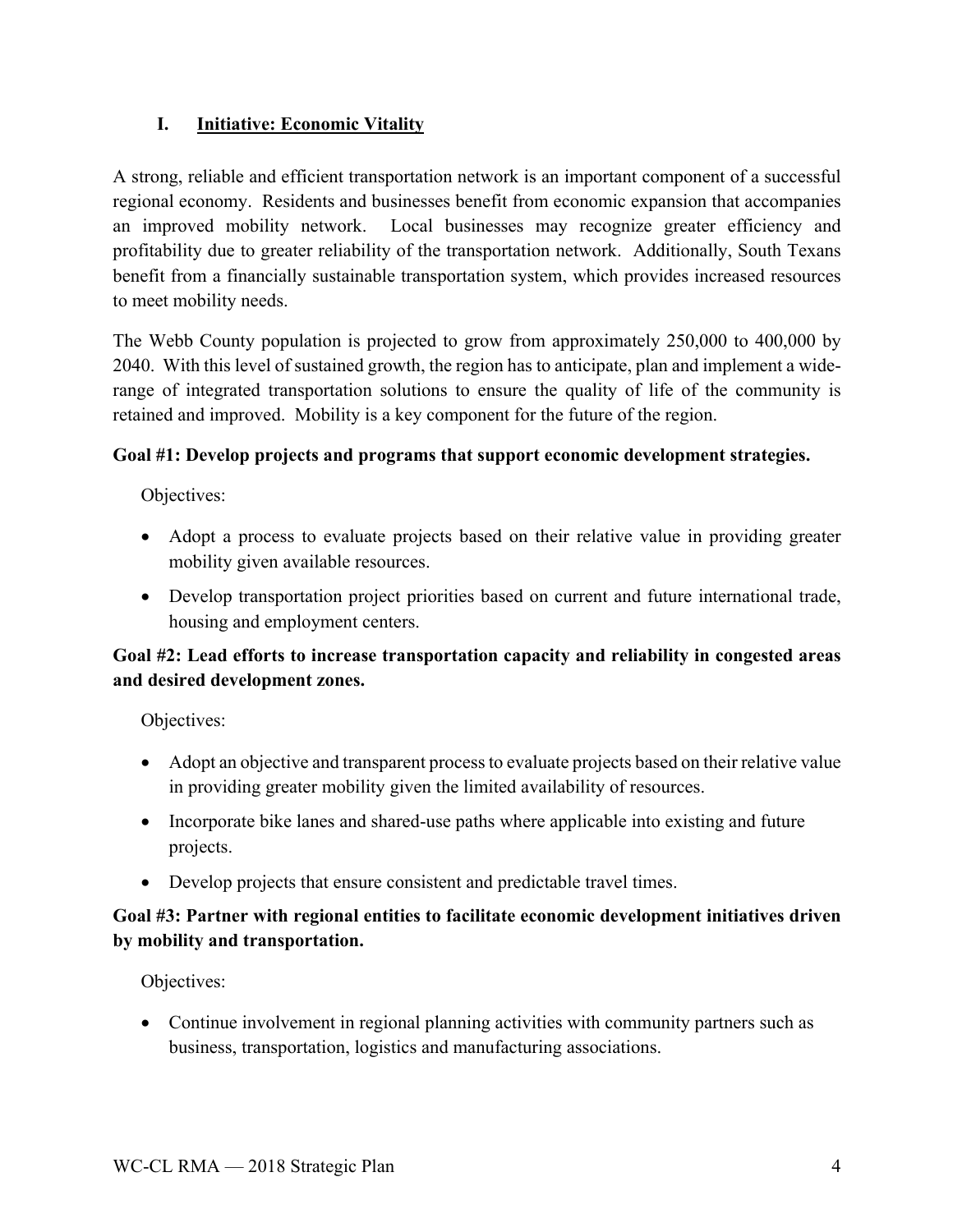## **II. Initiative: Regional Integration**

Webb County and the City of Laredo will benefit from greater access to a regionally integrated network of transportation modes that provide safe, reliable, efficient and affordable travel and an improved quality of life. The international ports of entry in the area are significant due to Laredo's location on Interstate 35 and Highway 85, the Mexican interstate highway counterpart. This level of international trade presents unique challenges in relation to the roadway infrastructure. These highway systems create a large percentage of trucks on local streets and roadways. In addition, the City of Laredo is designated as the western terminus of Interstate 69 as it is developed over the next decades.

Creating enhanced regional integration will have local benefits. Emergency services experience reduced response times. Travelers through South Texas benefit from increased safety. Drivers benefit from reduced auto insurance rates attributed to less congestion and greater safety. Finally, citizens of South Texas benefit from reliable travel times and new transportation options.

# **Goal #4: Advocate for and develop reliable, efficient modes of regional multimodal transportation options.**

Objectives:

- Develop a planning and financing process that results in the creation of a short and longrange multi-modal program.
- Be on the forefront of utilizing existing and emerging to enhance the efficiency of transportation networks.

## **Goal #5: Provide a highly reliable and appropriately maintained regional roadway network.**

Objectives:

- Design and construct transportation facilities that provide for reliability and safety.
- Develop and implement reliable and efficient maintenance strategies that protect the initial investment.
- Facilitate driver roadside assistance programs that preserve existing capacity.
- Manage the transportation capacity available in the region through the use of technology.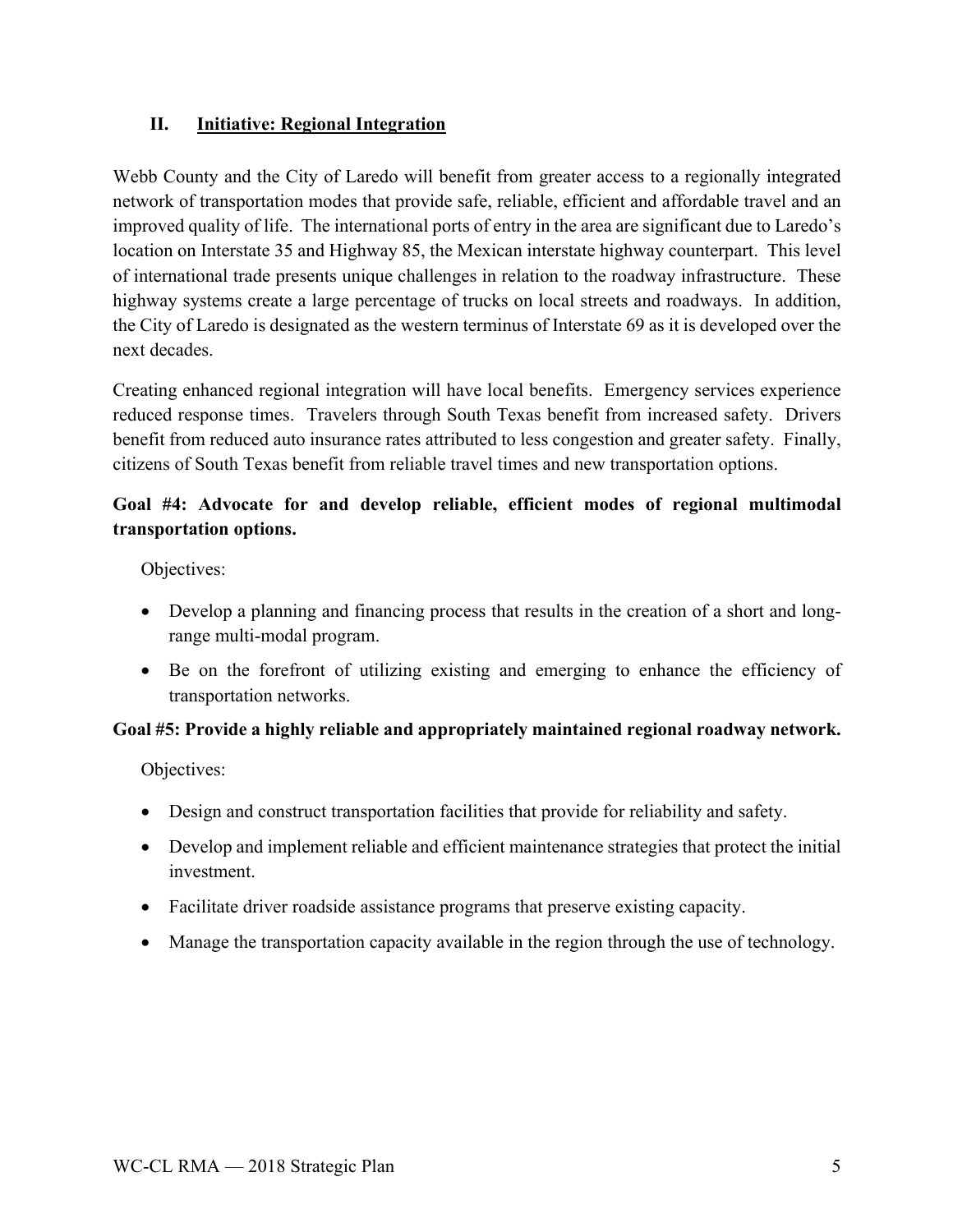## **III. Initiative: Innovation**

The WC-CL RMA is a regional transportation leader and service provider that uses innovative practices and transparent processes. In particular, transportation infrastructure users benefit from innovative financing mechanisms. As traditional sources of funding for transportation projects continue to only cover a fraction of the costs of needed projects, the WC-CL RMA can help the region overcome these funding shortfalls.

Additionally, mobility in general is facing a major transformation. Not only will there be more people to serve, but every aspect of moving people and goods will change. Implementing new technology and social media can increase transportation choices, improve decision making and increase efficiency.

## **Goal #6: Advocate for increased transportation management and funding options.**

Objectives:

- Work closely with elected officials to educate and enact legislation that ensures flexible options to achieve regional mobility, including funding mechanisms and efficient construction methods.
- Explore and utilize public–private partnership (P3) opportunities.
- Lead efforts to increase all levels of funding for regional mobility.
- Investigate and maximize the use of all potential funding tools, including traditional funding from federal and state sources (e.g. the motor fuels tax), the Optional Vehicle Registration Fee, and the creation of Transportation Reinvestment Zones.

**Goal #7: Implement the most efficient and cost-effective management of transportation facilities in South Texas while providing the best possible customer experience.** 

Objectives:

- Increase effectively the use of technology to support traffic management.
- Maintain leadership in utilizing innovative and industry best practices.
- Preserve and maintain system assets to ensure long-term financial sustainability of the system

# **Goal #8: Enhance the citizen experience through effective WC-CL RMA communication and accessibility.**

Objectives:

• Reach out proactively to the community and engage the public in transportation issues.